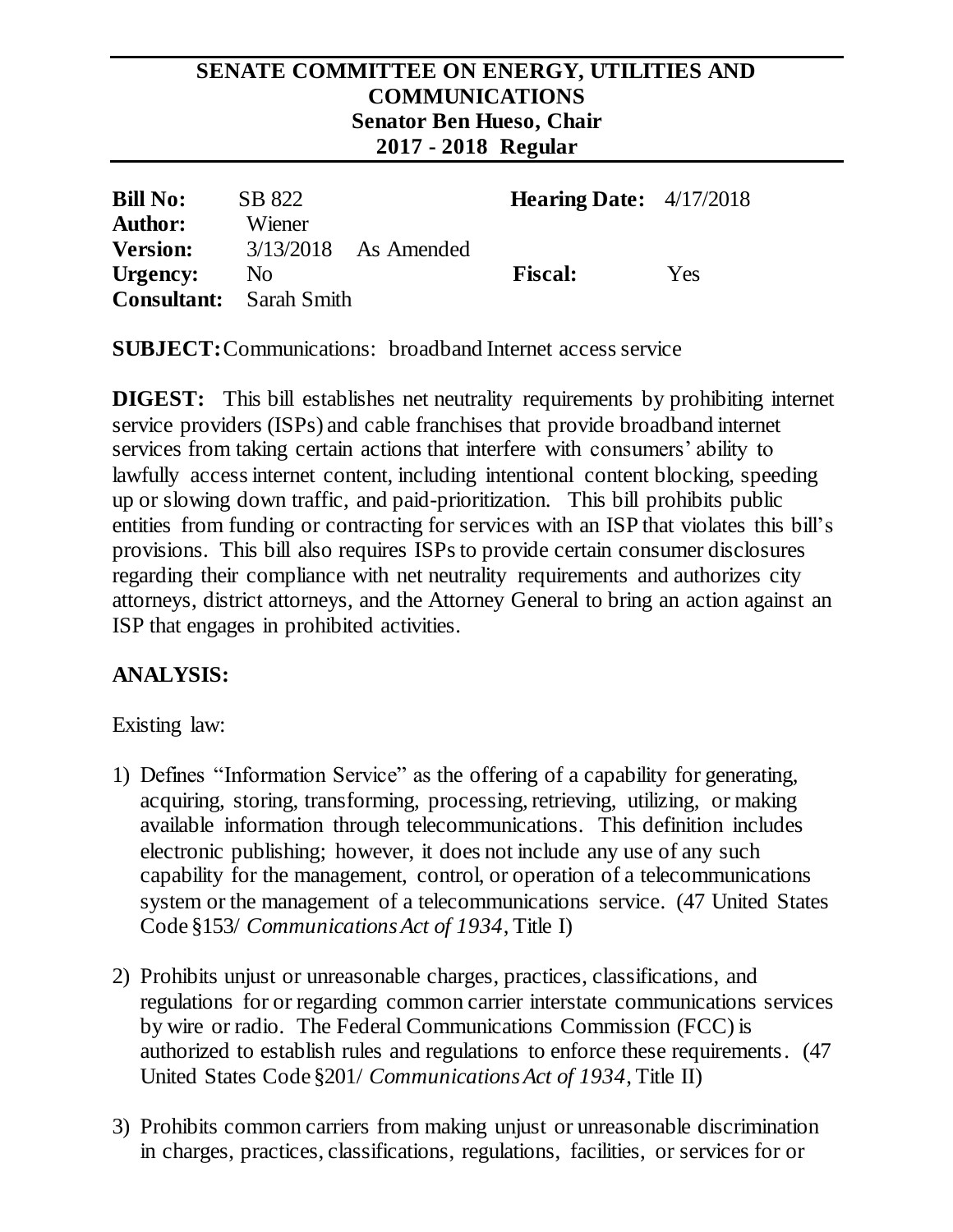regarding communication services, directly or indirectly, by any means or device. Common carriers may not give any undue or unreasonable preference or advantage to any person, class of persons, or locality. Additionally, they may not subject any particular person, class of persons, or locality to any undue or unreasonable prejudice or disadvantage. (47 United States Code §202/ *Communications Act of 1934*, Title II)

- 4) Requires the FCC and state agencies with telecommunications regulatory authority to encourage the deployment of advanced telecommunications capability to all Americans in a reasonable and timely manner. These agencies must exercise this authority in a manner consistent with the public interest, convenience, necessity, price cap regulation, regulatory forbearance, methods for encouraging local telecommunications market competition, or other regulatory methods for removing barriers to infrastructure investment. Advanced telecommunications capability is defined as high-speed, switched, broadband telecommunications capability that enables users to originate and receive high-quality voice, data, graphics, and video telecommunications using any technology. (47 United States Code §1302/ *Telecommunications Act of 1996* §706)
- 5) Authorizes the California Public Utilities Commission (CPUC) to fix rates, establish rules, examine records, issue subpoenas, administer oaths, take testimony, punish for contempt, and prescribe a uniform system of accounts for all public utilities subject to its jurisdiction. (California Constitution, Article XII, §6)
- 6) Gives the CPUC the authority to supervise and regulate every public utility in the state and do all things necessary and convenient in the exercise of such power and jurisdiction. (Public Utilities Code §701)
- 7) Defines the term "public utility" and includes common carriers in the definition of a public utility. (Public Utilities Code §216)
- 8) Limits the CPUC from applying provisions of the Public Utilities Act to interstate commerce unless permitted by federal law. (Public Utilities Code §202)
- 9) States California's telecommunications policy, including affirming the State's commitment to universal service by assuring the continued affordability and widespread availability of high-quality telecommunications services to all Californians; encouraging expanded access to state-of-the-art technologies for rural, inner-city, low-income, and disabled Californians; promoting lower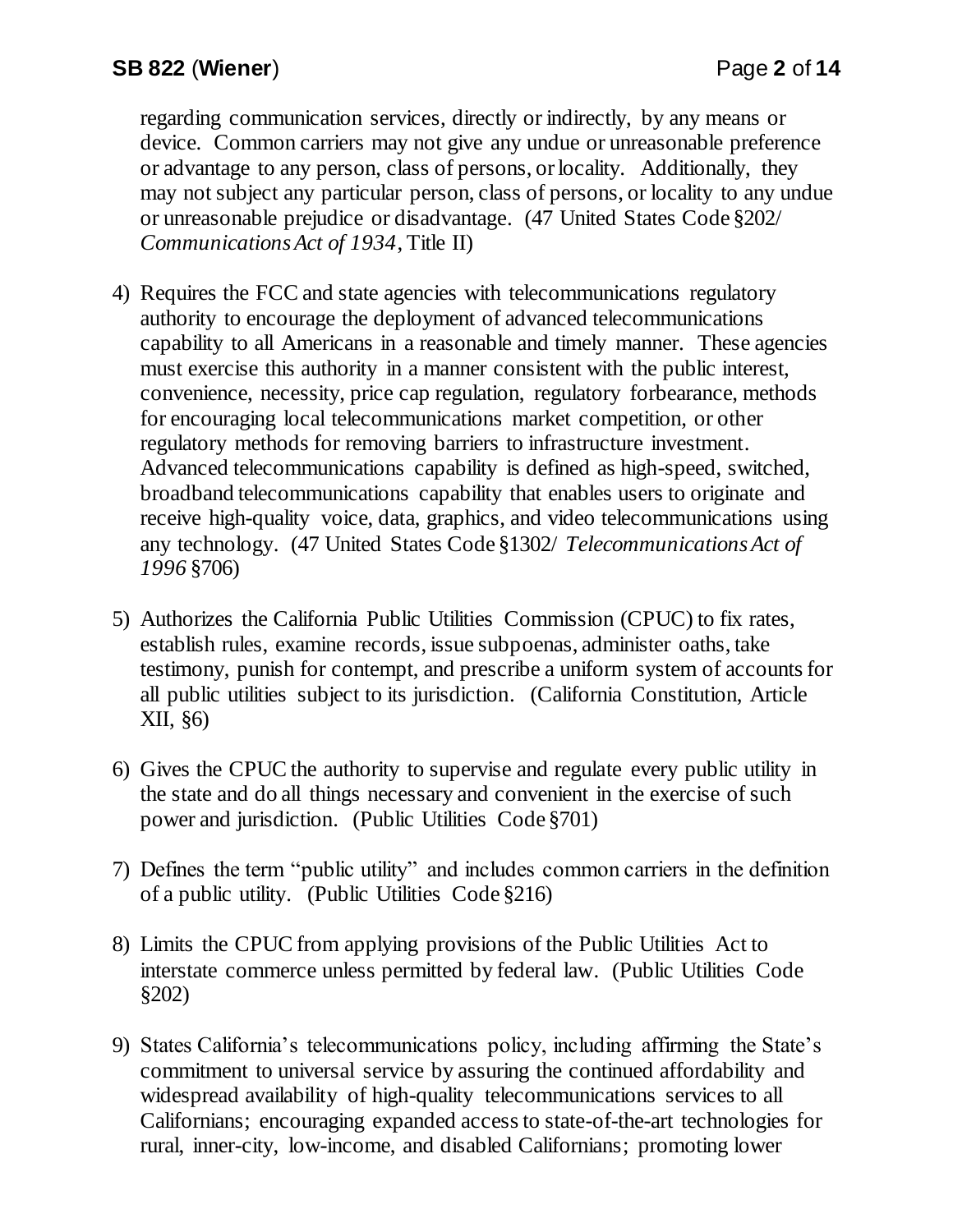prices, broader consumer choice, and avoidance of anticompetitive conduct; and encouraging fair treatment of consumers through the provision of sufficient information for making informed choices, establishment of reasonable service quality standards, and establishment of processes for equitable resolution of billing and service problems. (Public Utilities Code §709)

10) Gives the CPUC sole franchising authority for state cable franchises. The CPUC, local franchise entities, and other local entities in California are prohibited from requiring the holder of a state franchise to obtain a separate franchise or otherwise impose any requirement on any holder of a state franchise except as expressly stated in law. (Public Utilities Code §5840)

This bill:

- 1) Prohibits ISPs and cable franchises that provide broadband internet services from engaging in certain activities that impact a consumer's ability to lawfully access content on the internet, including, but not limited to the following:
	- a) Intentionally blocking lawful content, slowing or speeding traffic, or otherwise interfering with access to lawful content on the basis of source, destination, internet content, application, or service, or use of a non-harmful device.
	- b) Requiring consideration or payment from edge providers in exchange for ensuring their consumers' access to content, applications, and services at appropriate traffic speeds.
	- c) Engaging in third-party paid prioritization.
	- d) Selectively zero-rating some internet content, applications, services, or devices or zero-rating in exchange for consideration or payment.
	- e) Engaging in deceptive or misleading marketing practices that misrepresent the treatment of internet traffic, content, applications, services, or devices.
	- f) Failing to publicly disclose accurate information about the network management practices, performance, and commercial terms of its broadband internet access services to enable consumers to make informed choices about those services.
	- g) Providing services other than broadband internet access service delivered over the same last-mile connection as the broadband internet access service if those other services can be used as an equivalent of broadband internet, circumvent or undermine the other prohibitions for ISPs, or negatively impact the performance of broadband internet services.
- 2) Establishes the criteria by which an ISP may offer different types of technical treatment to end users as part of its broadband Internet access service, without violating the bill's provisions. This bill requires the CPUC to monitor the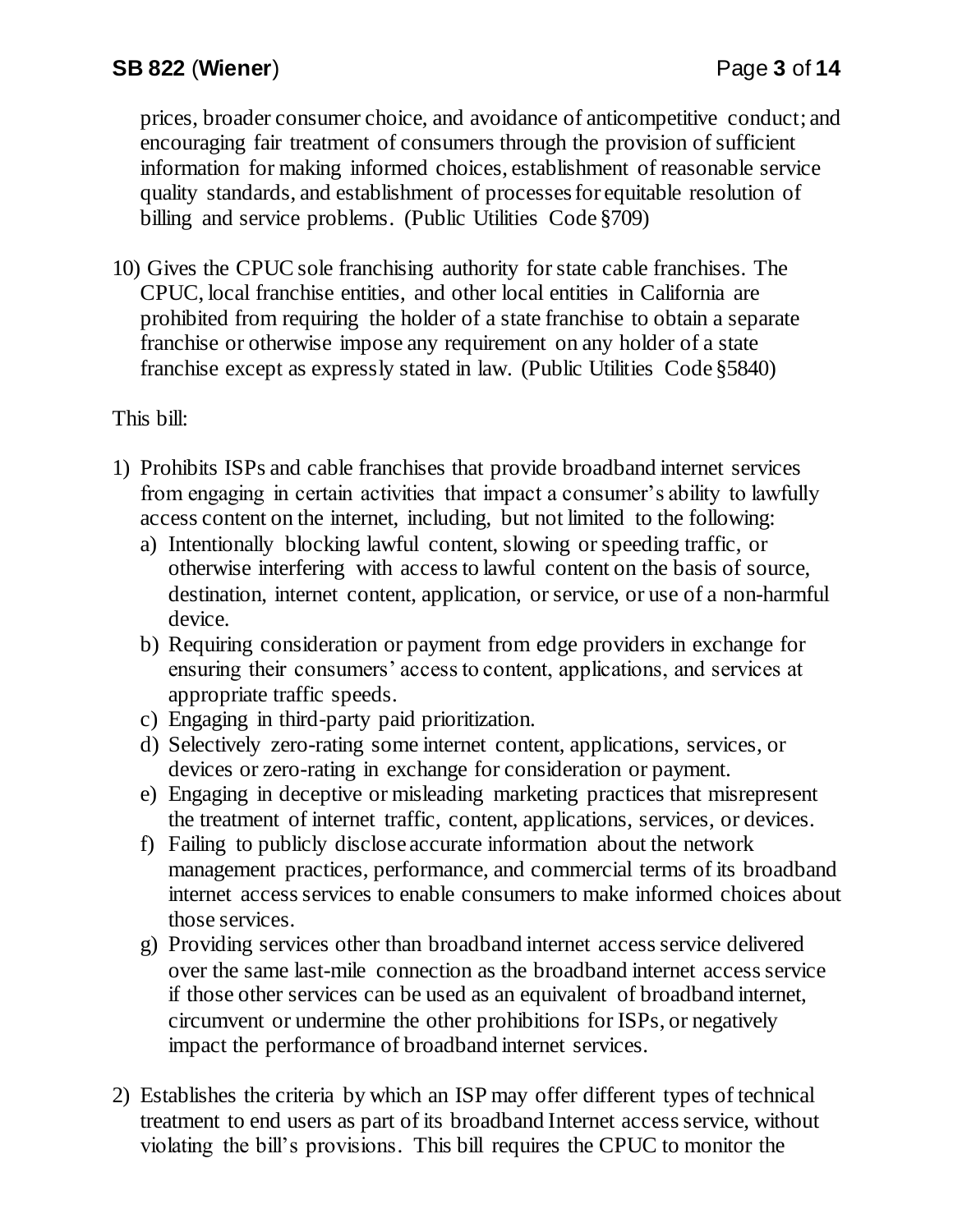quality of an ISP's basic service if the ISP offers different technical treatment and the basic service degrades.

- 3) Specifies that nothing in this bill limits any obligation, authorization, or ability of an ISP to address the needs of emergency communications, law enforcement, public safety, or national security authorities.
- 4) Authorizes the Attorney General, district attorneys and city attorneys to bring an action against an ISP engaging in prohibited activities.
- 5) Prohibits public entities from purchasing services from or providing funding to ISPs that engage in prohibited activities. This bill authorizes a public entity that enters into a contract with an ISP later found to be in violation of this bill's requirements to declare the contract void.
- 6) Requires an ISP with a contract or funding from a public entity to provide sufficient information about its network management practices, performance, and commercial terms of its broadband Internet access service to enable end users and public entities to ensure the ISP's compliance with this bill's requirements.
- 7) Requires a cable franchise applicant to submit a statement with the franchise application affirming that the applicant will comply with this bill's net neutrality requirements.
- 8) Requires the CPUC to work with the California Energy Commission (CEC) and the California Independent System Operator (CAISO) to evaluate the role that broad band internet and tools will play in California's smart grid. This evaluation must consider the following: the extent to which the CAISO and electrical corporations rely on consumers broadband services to manage energy resources; the impact that intentional slowing, content blocking and paid prioritization of broad band internet would have on grid reliability; and the future cost to state agencies if they must enter into long-term paid prioritization contracts if the net neutrality provisions of the bill are not enacted.
- 9) Defines various terms regarding net neutrality requirements.

# **Background**

Net neutrality is the principle that ISPs should enable access to all websites and content without intentionally thwarting or favoring certain content or applications. In the absence of net neutrality, ISPs may slow down, speed up, block, or require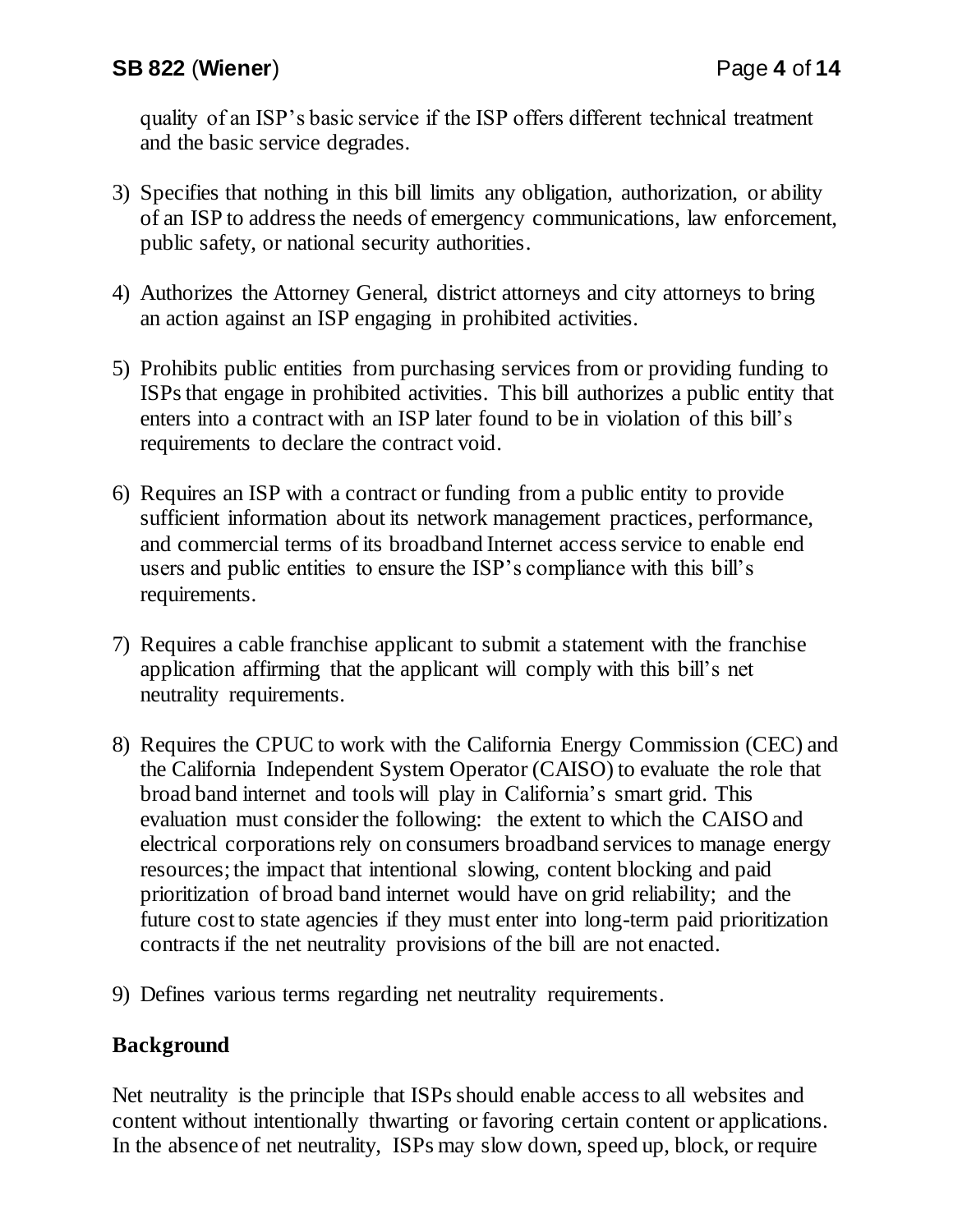payment to access certain internet websites or content. In 2015, the Obama Administration FCC enacted specific net neutrality rules prohibiting ISPs from engaging in technical discrimination. However, the Trump Administration FCC reversed these rules in December 2017, and the existing net neutrality requirements are expected to become ineffective during the summer of 2018.

*Title I or Title II?* Existing federal law distinguishes between "information" services" and "common carriers." The FCC's authority to regulate information services is commonly referred to as Title I authority, and its authority to regulate common carriers is referred to as Title II authority. Generally, Title II provides the FCC with more stringent regulatory authority over telecommunications as utilities. As broadband internet technology and usage has evolved, net neutrality debates at the federal level have focused on the degree to which ISPs should be treated as public utilities.

While concerns about the internet's openness have existed since its inception, the FCC has not always regulated ISPs as utilities. Between 2002 and 2005, the FCC classified cable modem internet service, wireline broadband, and wireless broadband as information services, limiting the degree to which ISPs were subject to regulatory action. Between 2005 and 2010, the FCC sought to establish a number of policies supporting net neutrality. However, concerns regarding ISPs' compliance with these policies persisted. In 2010, the FCC approved the Open Internet Order, which established basic net neutrality requirements for ISPs. The FCC relied on its Title I authority to establish the 2010 order. In 2014, the United States Court of Appeals determined that the FCC did not have sufficient authority under Title I to enforce the order's net neutrality requirements because ISPs were not classified as common carriers. After the court's ruling, the FCC adopted the 2015 net neutrality requirements and re-classified ISPs as common carriers under Title II. Following the most recent change in the federal administration, the FCC reversed the net neutrality requirements in 2017. As part of the reversal, the FCC moved to reclassify ISPs as information services under Title I.

*Potential benefits of net neutrality*. The continuation of federal net neutrality requirements could provide consumers with significant benefits. Prohibitions against intentionally blocking content, slowing traffic, and prioritizing content based on payment limits the degree to which ISPs can interfere with consumers' access to content over the internet. Net neutrality also has the potential to support greater competition between content providers by limiting the degree to which better resourced companies can pay to ensure their content is prioritized and distributed to consumers at optimal speeds. Enhanced competition between content providers could give consumers a greater number of choices for certain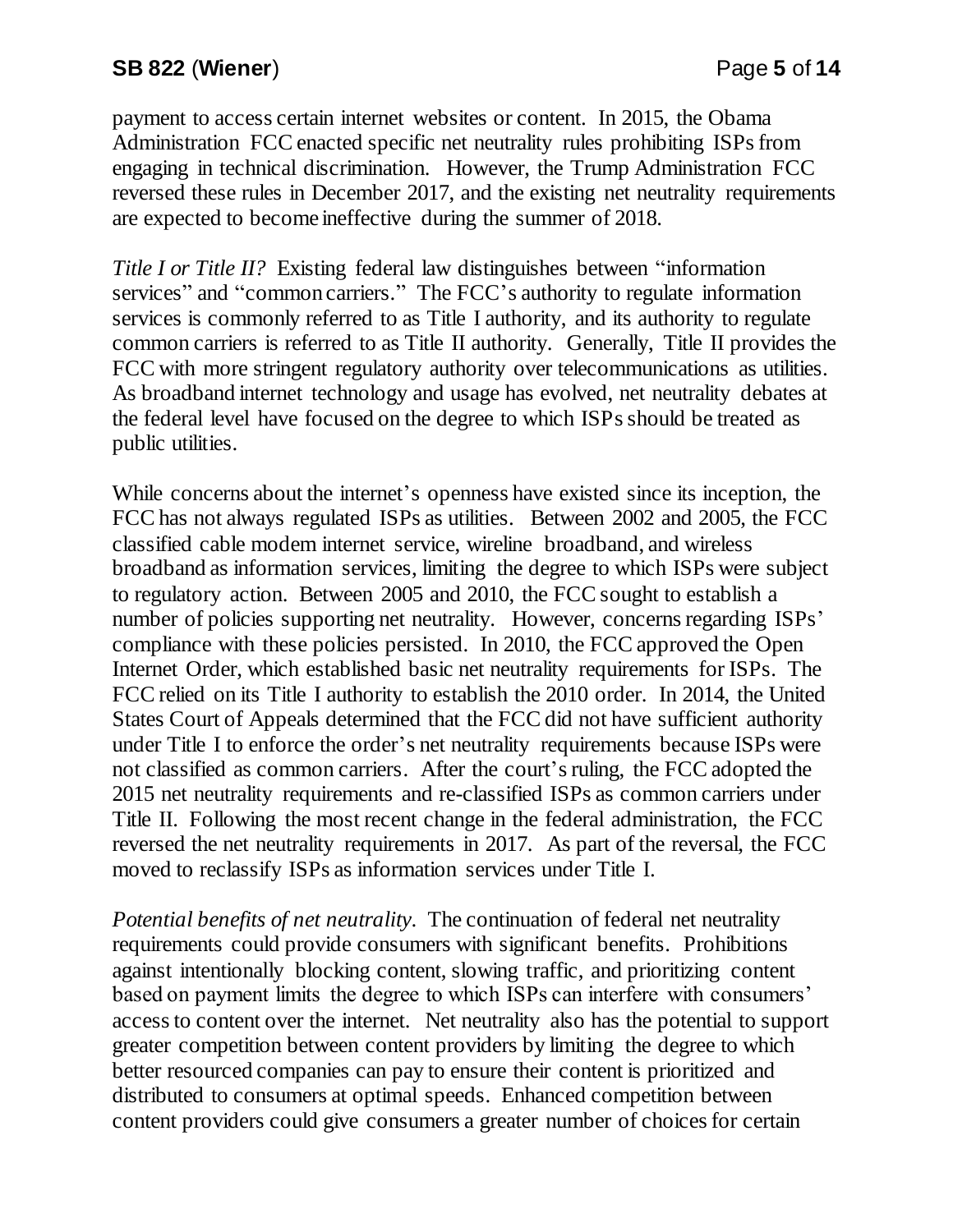# **SB 822** (**Wiener**) Page **6** of **14**

high demand online services like streaming video. Competition also has the potential to reduce costs or contain costs as new services enter the market.

*Beyond the last mile: interconnection*. The point at which end user services intersect with an ISP's network connection to edge providers like Netflix is generally known as the point of "interconnection." This point is a gateway between the ISP's backend services and the "last mile" of service to an end user. The last mile of service is generally where consumer-oriented services are targeted because it is the portion of where disruptions are most visible to the consumer.

During the FCC's 2015 Open Internet proceeding, the FCC acknowledged that activities beyond the last mile can impact the consumer's internet access. The order specifically references disputes over "peering agreements" between edge providers and ISPs. Peering agreements are arrangements between edge providers and ISPs in which edge providers usually pay ISPs for costs that ISPs incur to upgrade their networks to prevent congestion problems. Edge providers supply content to consumers over ISP networks. While edge providers supply data accessed by consumers, they do not generally maintain networks. Instead, they rely upon the ISPs to maintain internet networks. These networks require upgrades to support internet traffic. As more devices become connected to the internet and consumers increase their data demands, upgrades will be needed. Congestion can impact a consumer's access to content and generally occurs when consumers demand a large quantity of data in a short time frame. For example, in the evenings, demand for video streaming content from providers such as Netflix and Hulu significantly increases. According to the FCC's 2015 order, disputes between edge providers and ISPs over peering agreements led to consumer service disruptions between 2013 and 2014.

Despite acknowledging the potential impact of peering agreement disputes on consumers, the FCC's 2015 Open Internet order limited its scope and explicitly did not apply open internet rules to interconnection. The FCC's order stated the following:

"While we have more than a decade's worth of experience with lastmile practices, we lack a similar depth of background in the Internet traffic exchange context. Thus, we find that the best approach is to watch, learn, and act as required, but not intervene now, especially not with prescriptive rules. This Order  $-$  for the first time  $-$  provides authority to consider claims involving interconnection, a process that is sure to bring greater understanding to the Commission."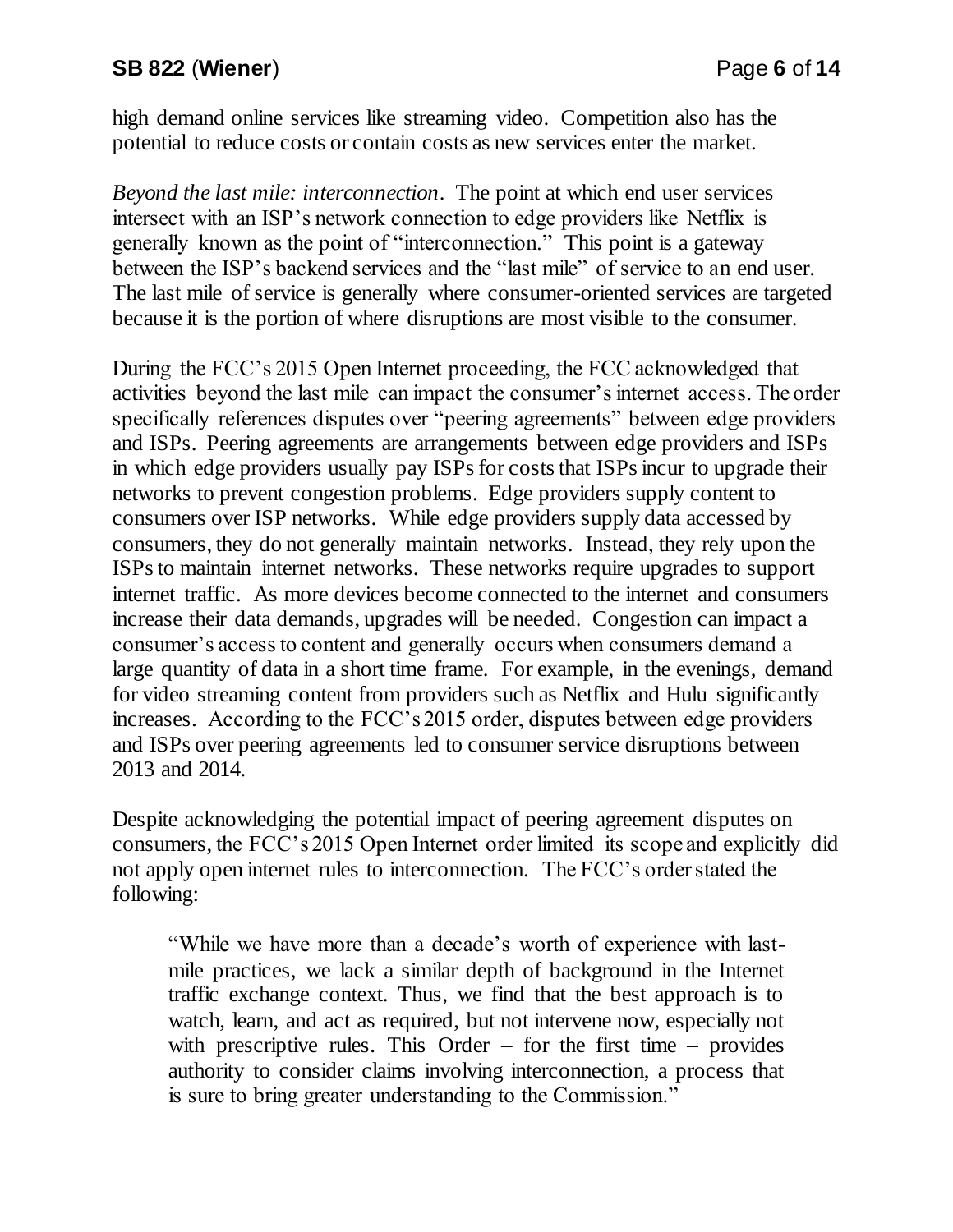While the FCC found that peering agreements were within the FCC's regulatory scope, it also determined that oversight should be administered on a case-by-case basis instead of establishing a flat prohibition or prescriptive rules. The order describes the case-by-case approach as more appropriate for disputes over commercial terms involving very large corporations.

*Who pays?* In the 2015 Open Internet Order, the FCC found that internet traffic challenged traditional arrangements for maintaining networks. The order notes that large consumer demand for video streaming contributes a significant amount of internet traffic and peering agreements are one mechanism for paying for services that limit congestion. This bill would prohibit peering agreements. In the absence of peering agreements, costs for network upgrades could either be absorbed by ISPs or passed to consumers. In the short-term, consumers may not experience significant cost impacts. However, a long-term absence of other mechanisms to pay for infrastructure upgrades could increase cost pressures for consumers. In the event that consumers are required to pay for network upgrades to prevent congestion, the cost impact is unclear; however, it is likely that cost increases for consumers would disproportionately impact lower-income Californians and increase needs for universal service programs that supply broadband access at affordable rates.

Prohibiting zero-rating may also have the unintended consequence of increasing some consumers' costs. Zero-rating is the process by which an ISP exempts certain applications, content or traffic from data caps. Currently, ISPs and wireless carriers can offer sponsored data plans that selectively exempt certain applications from a consumer's data limit. This exemption enables the consumer to use this application without its data use counting towards the consumer's data limit. Selective zero-rating can also enable ISPs and carriers to favor certain applications and content over others. This favoritism could limit competition within the content provider market. This bill prohibits selective zero-rating but permits zero-rating when it is applied without favoritism. For example, it would enable a carrier or ISP to zero-rate all data during a specific time frame. It would also permit carriers to exempt entire types of applications but not a specific application. For example, a carrier could exempt all video streaming applications from the data limit but not a specific video streaming application. In the 2015 order, the FCC explored the possibility of addressing zero-rating in the proceeding and determined that it would instead continue to address sponsored data plans on a case-by-case basis instead of establishing specific rules. The FCC stated the following about these plans in the order:

"We are mindful of the concerns raised in the record that sponsored data plans have the potential to distort competition by allowing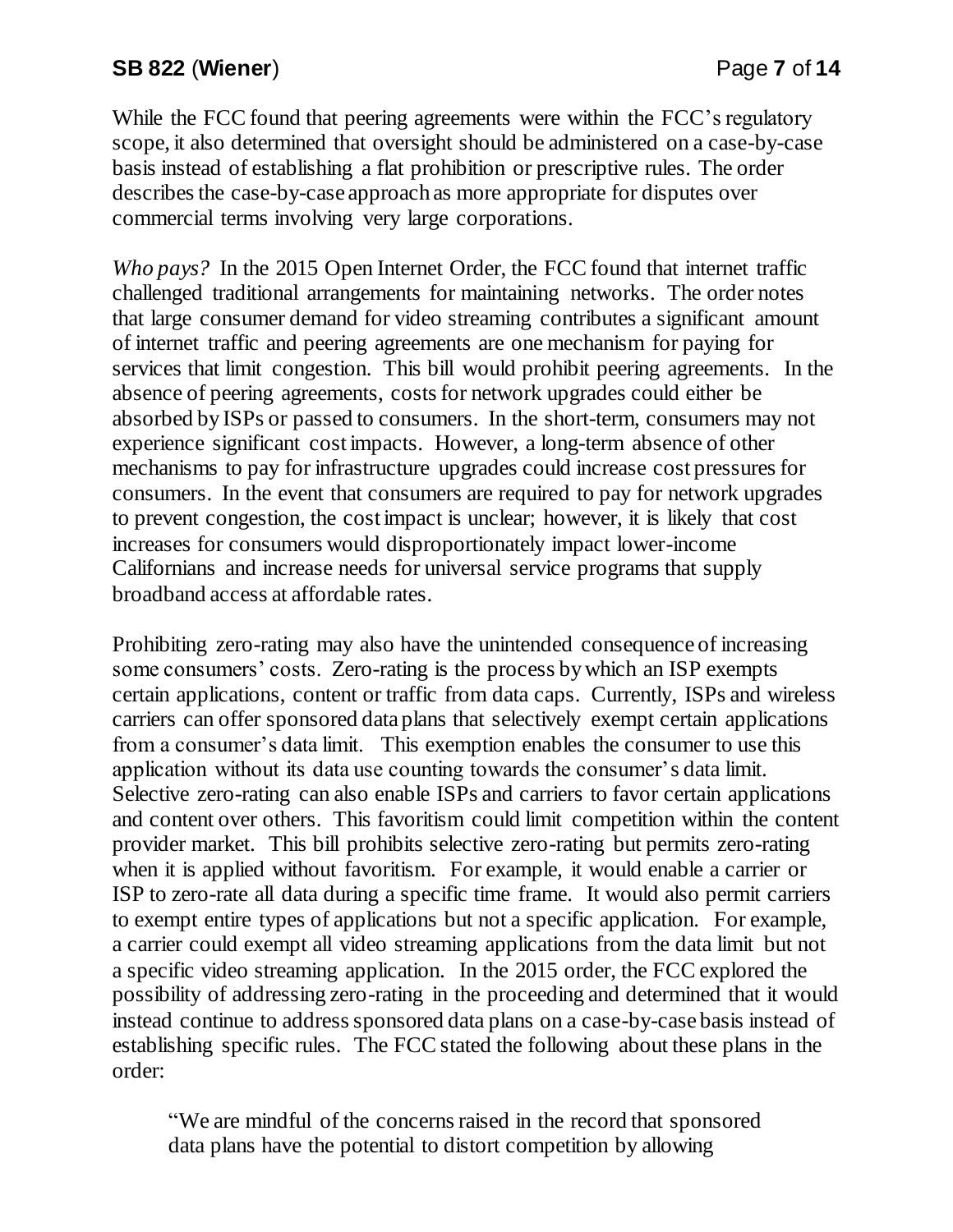service providers to pick and choose among content and application providers to feature on different service plans. At the same time, new service offerings, depending on how they are structured, could benefit consumers and competition. Accordingly, we will look at and assess such practices under the no-unreasonable interference/disadvantage standard, based on the facts of each individual case, and take action as necessary."

To the extent that sponsored data plans provide consumers with more access to data at a lower cost, prohibiting beneficial forms of zero-rating could increase consumers' data costs in the long-term. Low-income Californians who more heavily rely on mobile devices in lieu of fixed services could be disproportionately impacted.

*Application to Universal Service Programs*. This bill would require telecommunications companies participating in universal service programs to comply with its net neutrality requirements as a pre-requisite for receiving public funding. Applying net neutrality requirements to these companies may support enforcement of net neutrality requirements across the state; however, it may also provide a disincentive to companies that participate in these programs by increasing their administrative burdens. For example, the CPUC administers the California Advanced Services Fund (CASF) to expand broadband deployment in underserved areas that currently lack broadband by providing grants to telephone corporations for projects in specific geographic areas. It is unclear how a company participating in a CASF project would demonstrate compliance with the net neutrality requirements to ensure continued funding for broadband deployment. To the extent that these additional requirements slow the CASF grant process, it may slow broadband deployment in communities that currently lack broadband. Slowing broadband infrastructure deployment could undermine state and federal universal service goals. If this bill's requirements provide a disincentive to companies participating in other universal service programs like the Lifeline program, it may reduce the number of carriers participating in the program and discourage eligible consumers from enrolling in the service.

*CPUC enforcement:* This bill establishes multiple mechanisms for enforcement. Under this bill, attorneys at the municipal, county, and state level may bring an action against an ISP that potentially violates this bill's provisions. This bill also establishes oversight requirements for the CPUC that would require the CPUC to monitor the quality of internet services. Specifically, this bill permits ISPs to offer different classes of service to consumers as long as the ISPs comply with specific criteria. If an ISP offers different classes of service and the quality of the ISP's basic service declines, this bill requires the CPUC to monitor the quality of the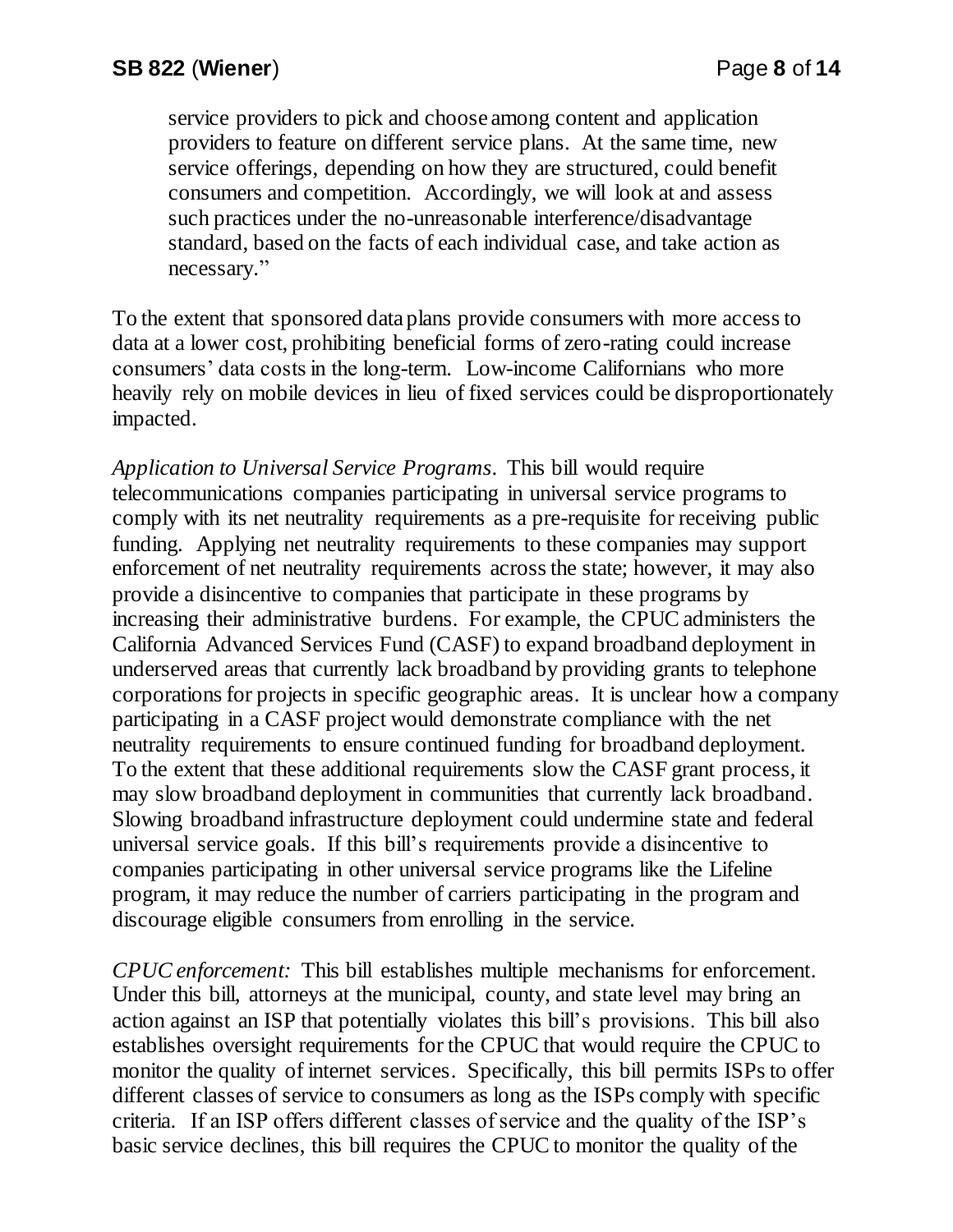# **SB 822** (**Wiener**) Page **9** of **14**

basic service and establish minimum quality standards for basic internet service. While this bill requires the CPUC to create basic quality standards for the internet, it explicitly states that it does not authorize the CPUC to regulate an ISP as a public utility. It is unclear how the CPUC could monitor and enforce internet quality of service without establishing regulations defining quality internet service and regulating an ISP providing access to different classes of service. It is also likely that the CPUC would need significantly greater resources to acquire quality of service monitoring tools and effectively monitor and enforce internet quality of service.

The CPUC's enforcement duties may also be limited by interstate commerce restrictions. Existing state law prohibits the CPUC from applying powers provided by the Public Utilities Act to interstate commerce unless authorized by federal law. To the extent that internet service is classified as a means of interstate commerce, the CPUC's ability to regulate internet service may be limited.

*Application to video franchises*. In addition to requiring compliance with net neutrality as a pre-requisite for public funding and contracting, this bill would also require California video franchise applicants to affirm that they will comply with the net neutrality requirements. Requiring compliance at franchise application may be an additional mechanism to support compliance; however, it is not clear that requiring video franchisees to demonstrate compliance is necessary to ensure that ISPs comply with the provisions regarding broadband. Video franchise applicants that also provide broadband internet access service would be subject to the enforcement and consumer disclosure provisions of this bill applied to all ISPs.

*Smart-Grid impacts*. This bill requires the CPUC to work with the CEC and the CAISO to determine the extent to which broadband tools will support a smart grid and analyze how net neutrality limitations would impact the management of these resources. It is unclear to which resources this requirement would apply. Currently, the CAISO uses a virtual private network called the Energy Communication Network, which is managed by AT&T. On the distribution side of the electrical system, broadband is a more heavily used resource because both residential and non-residential customers may use broadband to connect smart appliances and other distributed resources. While additional evaluation of interconnected distributed resources could be beneficial, it is not clear that it is needed to effectively implement net neutrality.

*Need for amendments*. This bill contains a number of provisions that are not necessary for establishing net neutrality requirements, could be challenging for the CPUC to implement, and could impact universal service efforts. *The author and committee may wish to consider removing provisions regarding video franchise*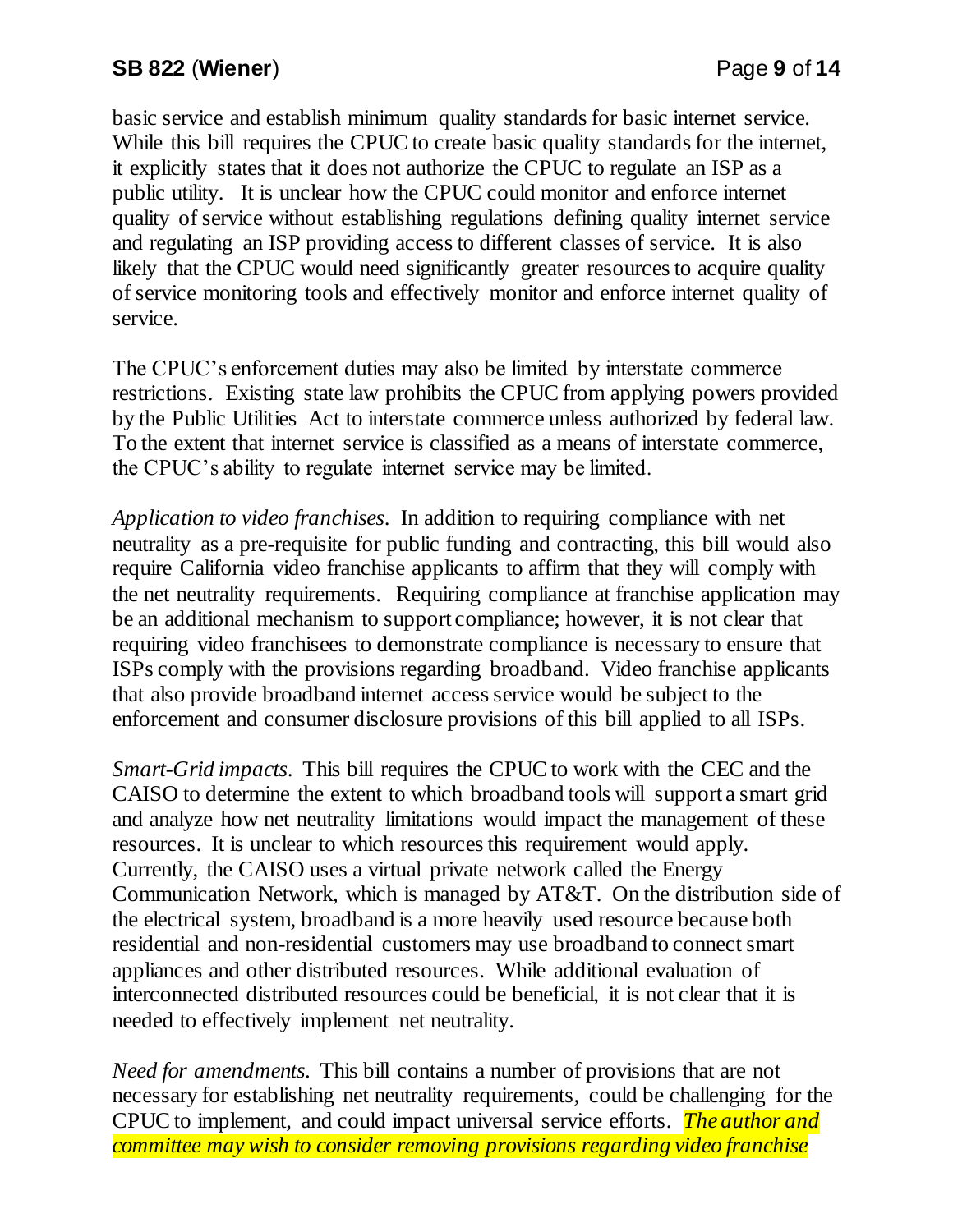*application requirements, technical treatment, and smart-grid impacts. These amendments would limit the degree to which retaining the public contracting prohibitions would impact universal service programs.* This bill also contains provisions that are outside the scope of the FCC's 2015 Open Internet order. *To the degree that the author and committee wish to conform this bill's scope to that of the FCC's 2015 Open Internet order, they may wish to consider removing provisions prohibiting zero-rating and peering agreements.*

*Double referral.* Should this bill be approved by this committee, it will be re-referred to the Senate Committees on Judiciary for their consideration.

## **Prior/Related Legislation**

AB 375 (Chau, 2017) would enact the California Broadband Internet Privacy Act in an effort to reinstate the consumer privacy protections afforded by rules finalized by the FCC in October 2016. The bill is currently on the Senate Inactive File.

SB 460 (De León, 2017) would adopt the main components of the federal net neutrality rules prohibiting ISPs from intentionally interfering with consumers' ability access internet content. The bill would also prohibit state agencies from contracting with providers unless they commit to not engage in practices that violate the net neutrality provisions. The bill is currently in the Assembly, pending referral to a policy committee.

SB 1161 (Padilla, Chapter 733, Statues of 2012) prohibits the CPUC from regulating Voice over Internet Protocol (VoIP) and Internet Protocol enabled service (IP enabled service), except as required or authorized by federal law or expressly specified in statute.

**FISCAL EFFECT:** Appropriation: No Fiscal Com.: Yes Local: Yes

## **SUPPORT:**

18MillionRising.org Access Humboldt Agribody Technologies, Inc Aixa Fielder, Inc Alameda Motor American Civil Liberties Union of California American Sustainable Business Analysis of Motion Barnes Insurance BentonWebs Bioeconomy Partners Brian Boortz Public Relations

Johnson Properties Judith Glickman Zevin, Psy.D. Kahl Consultants Langlers WebWorks Lat13 Leatherback Canvas Leet Sauce Studios, LLC Leverata, Inc Lisa LaPlaca Interior Design Logical Computer Solutions Magical Moments Event Planning & Coordinating May First/People Link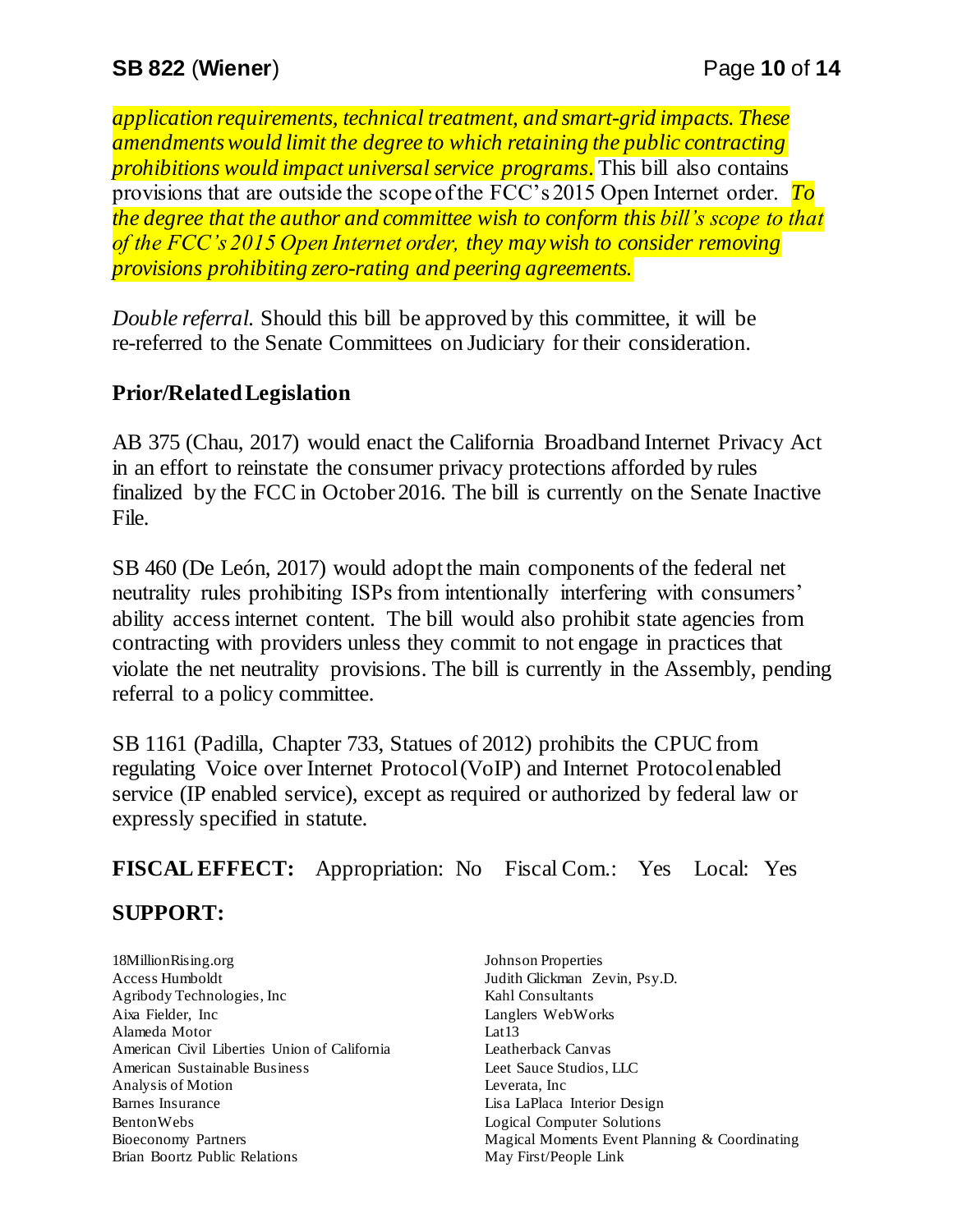#### **SB 822** (**Wiener**) Page **11** of **14**

Brightline Defense Project C, Wolfe Software Engineering Califa California Alarm Association California Association of Competitive Telecommunications Companies California Association of Realtors California Common Cause California Freedom Coalition California Public Interest Research Group Cartoonland CCTV Center for Media & Democracy Center for Democracy & Technology Center for Media Justice Center for Rural Strategies Cheryl Elkins Jewelry Chris Garcia Studio City and County of San Francisco City of Emeryville City of Los Angeles City of Oakland City of Sacramento City of San Jose Cogent Communications Color Of Change Common Cause Computer-Using Educators Corporate Host Services Constituent Records Consumer Action Consumers Union County of Santa Clara Courage Campaign CREDO Action CreaTV San Jose Daily Kos David's Amusement Company Demand Progress Action Democracy for America Digital Deployment Disability Rights Education & Defense Fund Dragon's Treasure dsherman design Electronic Frontier Foundation Engine EveryLibrary Faithful Internet Federal Communications Commission Commissioners & Chairs (Former): Michael Copps, Gloria Tristani, Tom Wheeler Fight for the Future FREE GEEK Free Press Friends of the Millbrae Public Library Gold Business & IP Law Goodlight Natural Candles Grass Fed Bakery Greenpeace USA Grocery Outlet of Lompoc

Mechanics' Institute Library Media Alliance Media Mobilizing Project Melbees Merriman Properties LLC **MGCC** Milked Media Mixt Media Art MM Photo Mobile Citizen Mogin Associates Narrow Bridge Candles National Consumer Law Center National Digital Inclusion Alliance National Hispanic Media Coalition New American's Open Technology Institute New Media Rights Nobody Cares Media Nonprofit Technology Network Oakland Privacy Obscure Engineering Office of Ratepayer Advocates OpenMedia Oregon Citizens' Utility Board Orthogonal, LLC Pacific Community Solutions, Inc Paper Pastiche Patty's Cakes and Desserts PEN America People Demanding Action Personhood Press Pony Named Bill Tack Pretty Me Store Progressive Technology Project Prosenergy Public Knowledge Reid Case Management RI Lopez Interpreter Services RootsAction.org Silicon Harlem Silver Lining Unlimited SNAP Cats Sonic.net, LLC spamedfit.com Stauter Flight Instruction Sternidae Industries SumOfUs Suzi Squishies Tarragon Consulting Corporation Tech Goes Home The Greenlining Institute The Radio Doctor The Utility Reform Network Thinkshift Communications Trader Ann's Attic Tribd Publishing Co. TWB & Associates Twilio UHF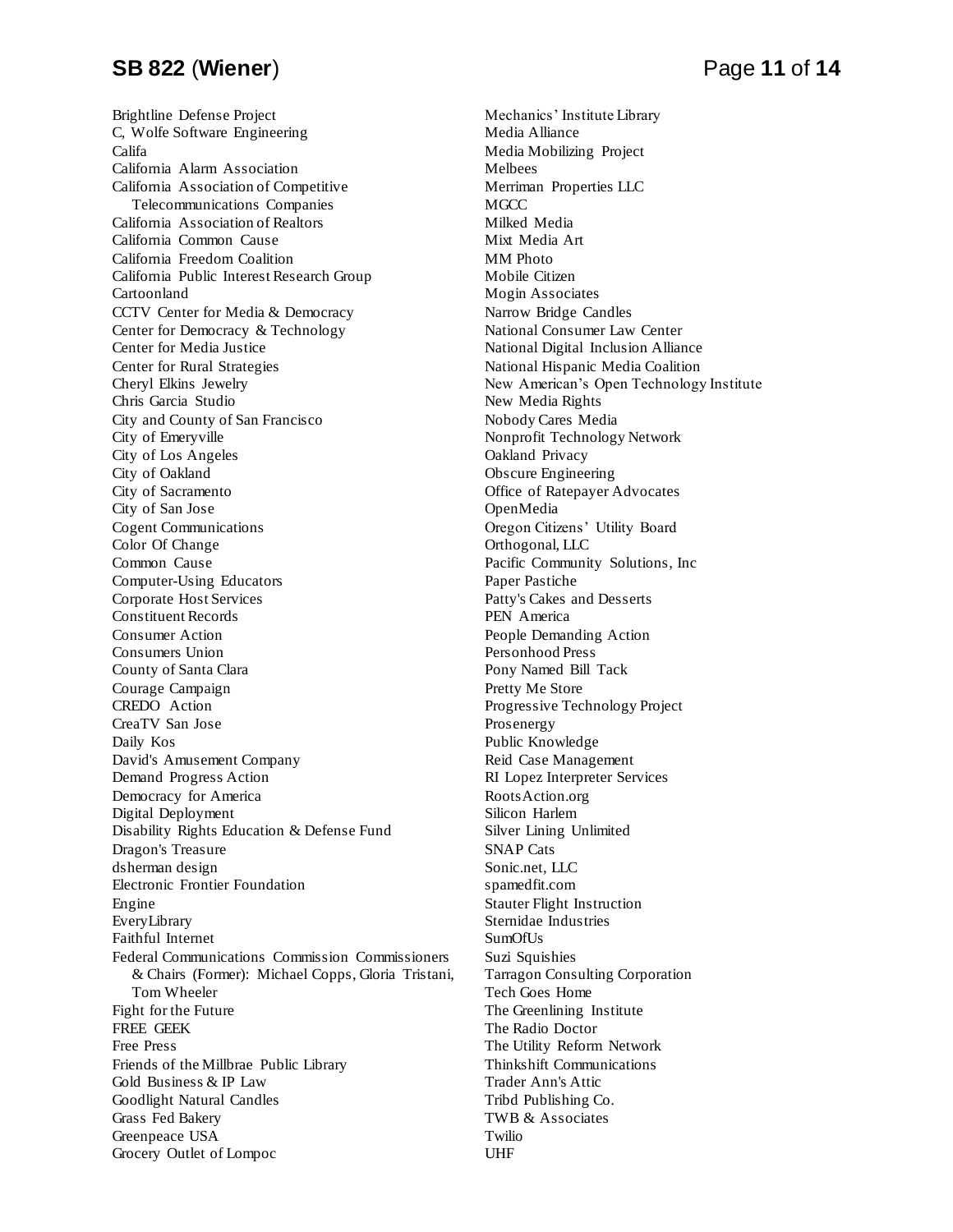#### **SB 822** (**Wiener**) Page **12** of **14**

**Horticultrist** Iam Bloom iHomefinder, Inc Indivisible CA: StateStrong Indivisible Sacramento Indivisible SF Indivisible Sonoma County inNative Intex Solutions, Inc IR Meyers Photography

#### **OPPOSITION:**

2-1-1 Humboldt Information and Resource Center Asian Pacific Islander American Public Affairs Association of: Bay Area Central Valley Region Community Education Foundation Solano County Southern California Region AT&T Athletes and Entertainers For Change Benefit Tomorrow Foundation Black Business Association Black Chamber of Orange County Black Women Organized for Political Action Boys and Girls Club of El Dorado County Brotherhood Crusade California Cable & Telecommunications Association California Communications Association California State Conference of the National Association for the Advancement of Colored People Camp Fire Inland Southern California Chamber of Commerce: Alhambra California Asian Pacific Islander California Black California Hispanic El Dorado County Escondido Fresno Fresno Metro Black Greater Coachella Valley Greater Los Angeles African American InBiz Latino/North County Hispanic Korean American Central Mariposa County Oceanside Orange County Hispanic Sacramento Asian Pacific Islander Sacramento Black Sacramento Hispanic Sacramento Metropolitan Slavic American Community Women Vital Voices Computing Technology Industry Association Concerned Black Men of Los Angeles

UX Consulting Vic DeAngelo IT Consulting Voices for Progress Wallin Mental Medical Wonderlandstudios Words 2 Wow Life Science Marketing World Wide Web Foundation Writers Guild of America West XPromos Marketing Mastery, LLC A petition with several individuals

Concerned Citizens Community Involvement Congress of California Seniors **CONNECT** Consolidated Board of Realtists DeBar Consulting Entrepreneurs of Tomorrow Foundation Eskaton Fresno Area Hispanic Foundation Fresno County Economic Development Corp. Frontier Communications Guardians of Love Hacker Lab Hispanic 100 Inland Empire Economic Partnership International Leadership Foundation International Leadership Foundation Orange County Chapter KoBE Government Contracting Alliance Krimson and Kreme Latin Business Association Latino Service Providers LightHouse Counseling & Family Resource Center LIME Foundation Mandarin Business Association Merced Lao Family Community, Inc. National Association for the Advancement of Colored People, Ventura County North Bay Leadership Council North Orange County Chamber OCA East Bay Chapter OCA Sacramento Chapter OCA Silicon Valley OCA National Orange County Business Council Puertas Abiertas Community Resources Center RightWay Foundation San Gabriel Valley Economic Partnership Sierra College Foundation Society for the Blind TechNet The Fresno Center UFCW Local 648 USTelecom Valley Industry and Commerce Association Young Visionaries Youth Leadership Academy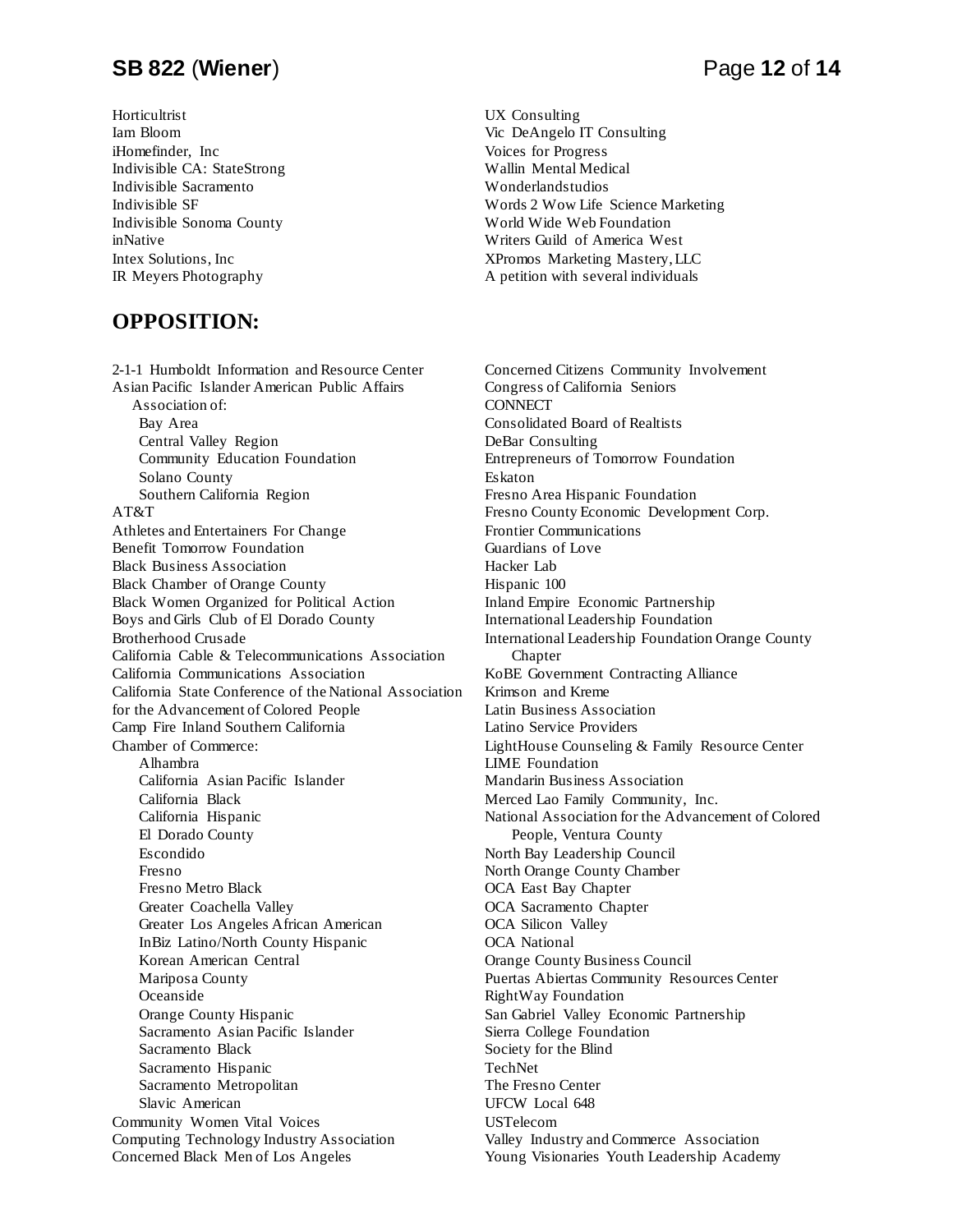## **ARGUMENTS IN SUPPORT:** According to the author:

"Senate Bill 822 puts California at the national forefront of ensuring an open internet. It establishes comprehensive and enforceable net neutrality standards to ensure that all California residents have the right to choose whether, when, and for what purpose they use the internet.

SB 822 stands for the basic proposition that the role of internet service providers (ISPs) is to provide neutral access to the internet, not to pick winners and losers by deciding (based on financial payments or otherwise) which websites or applications will be easy or hard to access, which will have fast or slow access, and which will be blocked entirely.

Under the state's police power, SB 822 prohibits any practice that hinders or manipulates consumer access to the Internet to favor certain types of content, services, or devices over others. This includes prohibiting all of the following: blocking or speeding up or slowing down of favored data, paid prioritization, charging services (whether businesses, nonprofits, government agencies, advocacy organizations, etc.) access fees to reach certain consumers, and economic discrimination practices that distort consumer choice.

SB 822 also prohibits misleading marketing practices and enacts strong disclosure requirements to better inform consumers. The bill further requires that any ISP that contracts with the State of California, receives public infrastructure grants to build out broadband service, or applies for or holds a state franchise for video service must comply with these standards.

Without net neutrality, ISPs have the power to manipulate which business, media, nonprofit, or political websites are accessible and by whom. SB 822 contains strong, comprehensive, and enforceable policies that will position California as a leader in the fight for net neutrality.

**ARGUMENTS IN OPPOSITION:** Opponents claim that this bill is more restrictive than the rules adopted in the FCC's Open Internet order, and they oppose establishing state-level net neutrality requirements. The California Cable and Telecommunications Association says, "…state level policies regulating the